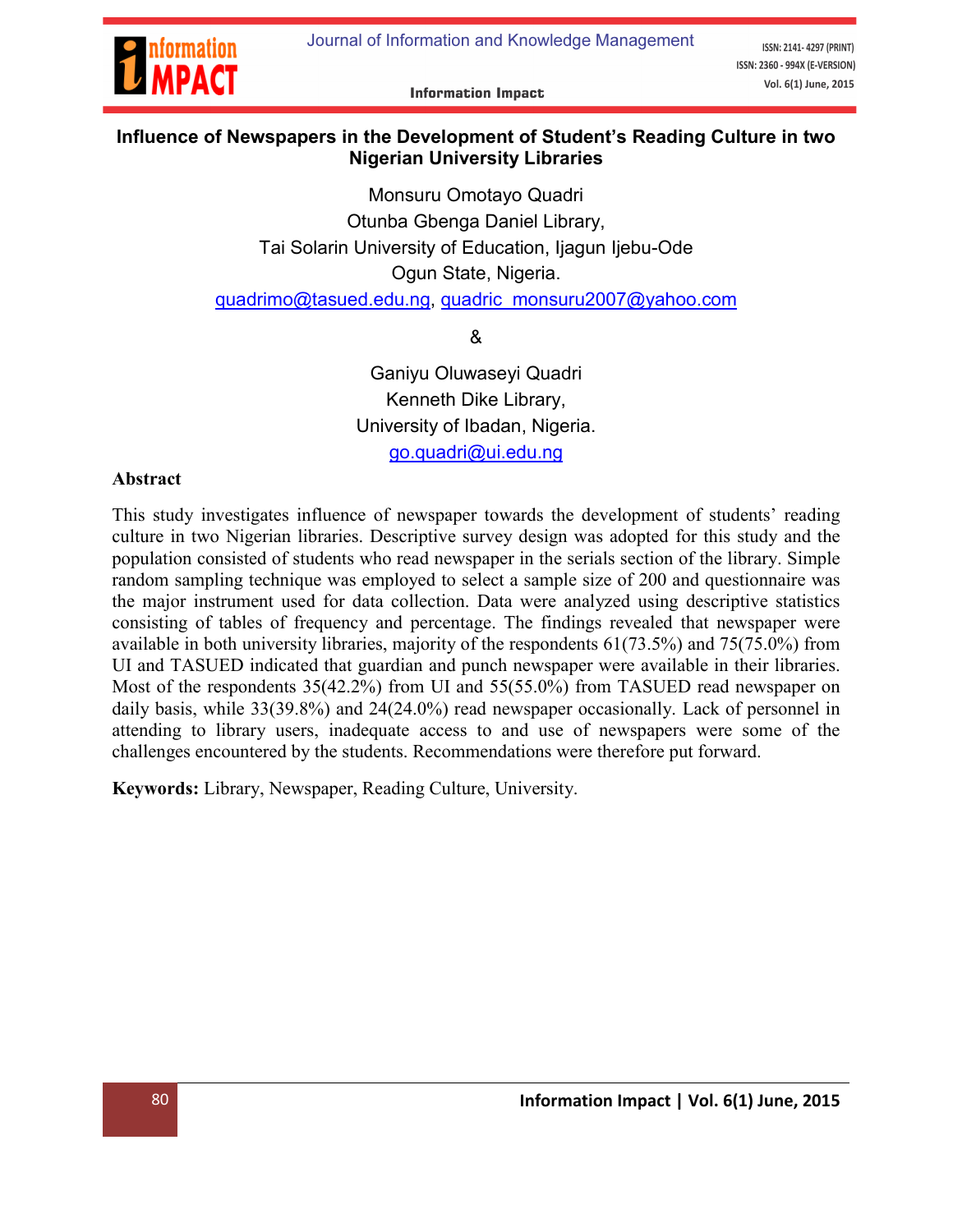#### Introduction

Nothing is more important towards achieving academic excellence than being a good reader. Also, it is said that readers are leaders hence the need to attain and acquire reading skills at a very tender age is required. Reading is basic to learning and it is hoped that if student learn to read, they will read to learn. It is one of life's greatest pleasures that open the door to culture, knowledge and independence. This is true as information contains in newspapers and magazines have tremendous impact on perception, socialization and transformation of people that border to read them. Through reading individual knowledge base is enhanced, intellect sharpened and misconception wear way (Nkiko & Yusuff, 2006).

 Information can be regarded as indispensable factor for promoting the development of a society and also an essential part of nation's resources. It is evident that information is the raw materials for making decision, creating knowledge and fuelling the modern organization. The quality of life, to a great extent depends on the quantum, quality and accessibility of information available to users. In the present world, information is a valuable commodity flowing through the various media such as: radio, television, magazine, newspaper, Internet.

 In recent time, undergraduates rely heavily on print materials such as textbooks, notebooks and newspapers for information because they help to create and improve reading habits/culture, knowledge, and awareness. Reading is a way of making meaning from printed or written materials

which requires the reader to be an active participant. Several scholars have looked at reading at different levels. Reading according to Fatimayin and Lawal (2010), connotes the ability to read well not only English language and literature texts, but also newspapers, magazines, journals, periodicals, etc.

 Reading enlightens the mind, makes the intellect sharper and makes an individual travel far without motion (Braunger & Lewis, 2006). In addition, reading has been accepted as an interactive process, a communication process, an active process and a meaning inducing process.

In other words, habits are a disposition to behave or do something in a particular way. They are patterns of behavior which manifest with regularity in what one does and how it is done. Habits when formed in relation to reading manifest in how, what and when one reads. Helping students learn to read, learn to love reading and read to learn may turn out to be among other things the panacea for rebranding the Nigerian education system (Fatimatin, 2012). Reading is generally accepted as a way of acquiring new information and new knowledge. It is not only to increase knowledge but also to build maturity and widen awareness of contemporary issues (Kim & Anderson, 2011).

 Reading culture in the other hand is the process of building up positive reading attitude among students and children over a period of time. When an individual habitually and regularly read books and other information materials that are not necessarily required for him to advance in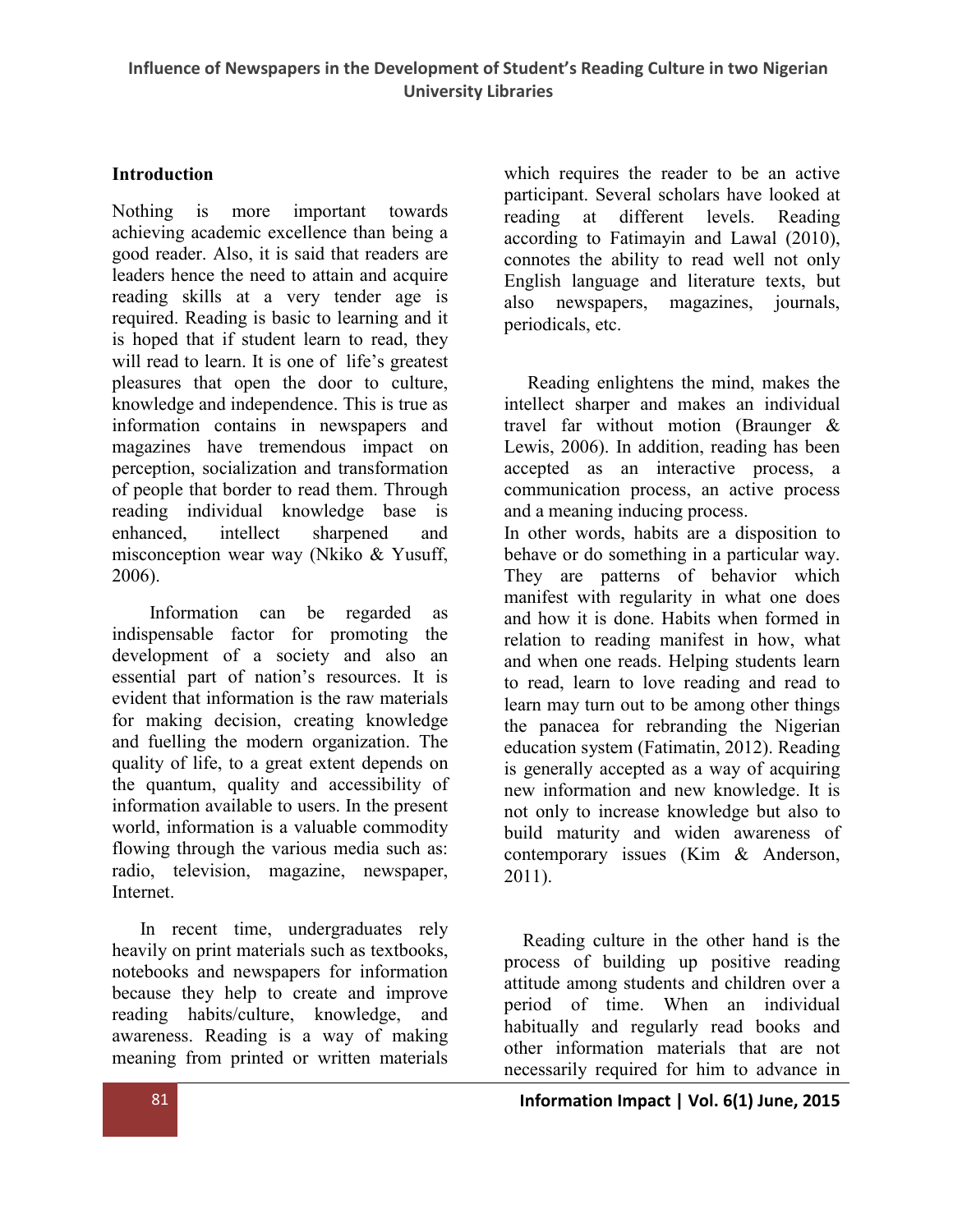his profession or career, he is said to have a reading culture (Gbadamosi, 2007). Reading culture in essence therefore is the kind of culture that imbibes reading and studying as the basis of growth and development. It is the type that sees continuous and dedicated reading of information resources by pupils, children, students and adults for knowledge acquisition, which will be applied practically for development.

 Newspaper is a serial collection that comes daily into the library so as to inform and update library users on information about country and the world. It gives information about sports, health, education, advertisement, and stock market to mention but few. Newspaper medium has developed and overshadowed the radio and television as mass communication tool in terms of access, performance, concentration and even in terms of growth. A newspaper contains ephemeral information which becomes stale as the day passes by, but some newspaper are known to contain articles of research value and intelligent reviews (Strommen & Mates, 2004).

 Newspaper helps in creating reading habits and easily differentiates people who read and who do not. Reading can be refers to as the act of learning something. Newspaper can be term to mean the power house of knowledge which provides knowledge of different kinds of segments in the society. It is moreover, important to all people from student to government officials. Reading builds and develop vocabulary skills as well as background knowledge that strengthens and boost reading skills and increases the enjoyment of reading (Strommen & Mates, 2004).

Lesesne (1991) posited that older and elder people can stimulate younger once for

reading by increasing their own reading habit culture and by showing the art of reading to the younger generation. The role of teachers and guardians cannot be overemphasis particularly in this regard. Only telling young once to read alone is not sufficient. Therefore, teachers and guardians should be readers themselves. In majority tertiary institutions, especially in the developing nations, the demonstrative effects of reading cannot be achieved because of the weakness in collections and resources in libraries.

 Newspapers record events and activities that takes place in the country. Reading of newspaper as a habit is highly rewarding. Reading newspaper makes people to be knowledgeable, well-reserved and wellinformed about the events of the world. Babalola (2002) opined that newspapers are the most available and accessible written information/documents to the comparative ratio of people of all categories, young and old, students and workers, elites and peasants, literates and illiterates. Babalola (2002) mentioned various ways in which newspapers have been used as driving mechanism for facilitating literacy empowerment. Owing to the way students and youths gather to discuss contents of newspapers, it inevitably promotes critical thinking, retention of information, problem solving and the querying of information source. Newspapers promote life-oriented education on a par global standard, inculcate and build discipline and enhance the knowledge of university students. Newspapers help to improve reading habits, speaking, spelling and pronouncing correct English in the universities and other tertiary institutions. Reading can enhance and broaden the knowledge of ethnic communities who wish to live together and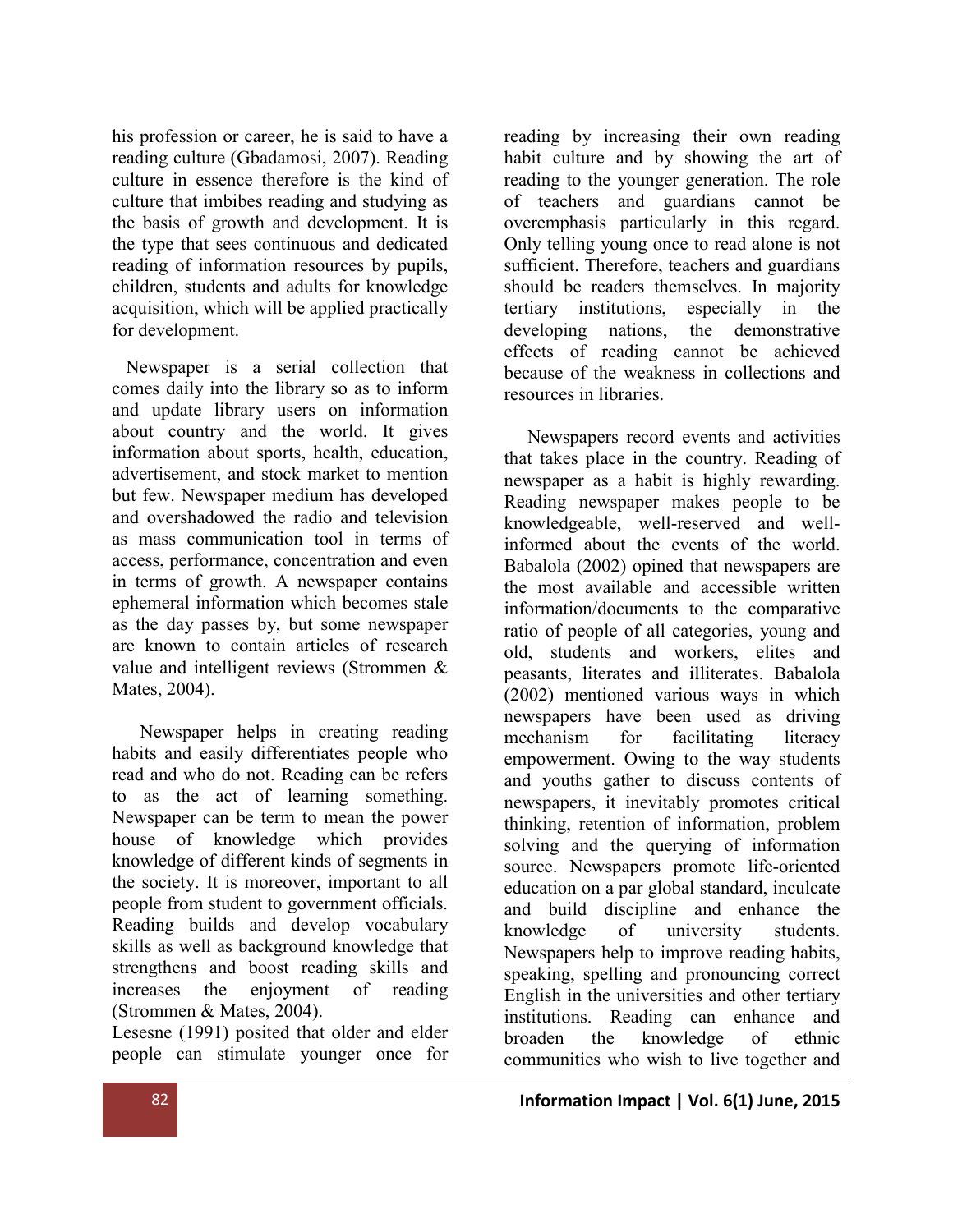solve cultural adaptation problem especially in developing nation like Nigeria.

 Commenting on the importance of reading newspaper, Kanizmoun (2013) commented that the world becomes smaller with the advancement of media. The communication system has increased among the countries. Newspaper is also a media in which information can reach larger people; it gives us current information of all countries and plays a vital role in modern civilization. The author further reported that newspapers contain a lot of information happening in every minute in the world. It publishes important news and views of home and abroad. One part of the world has been linked up with another through newspaper as it publishes all the burning issues of both inside and outside of the country. It gives us news about politics, economics, culture, business, games and sports and also other topics. Bndaka (2007) opined that the use of newspaper help to develop students reading skills and habit in senior high school. Olorunsola (1997) reported that reading equally help students, researchers, lecturers, teachers and information professionals to be aware and well-informed about current events as they unfold. He further asserted that the knowledge gained from reading newspapers and other serials collections help to build a whole man. Reading newspapers have tremendously increases and enhance learning of students which help in knowledge creation, development and spelling ability of students.

Mefor (2010) opined that tertiary institutions in Nigeria should initiate a readership promotion campaign that will help to cultivate the culture of reading habit in students. Also it is germane to begin early reading culture in a child. Olukemi (2010) recommended that Nigerian youths and students should inculcate reading culture in all ramifications. Olukemi also submitted that lack of reading culture among Nigerian students in this age has greatly affected quality of graduates being turned out by the nation's tertiary institutions. It is against this background that the study investigates the influence of newspaper towards the development of students' reading culture in two Nigerian University libraries.

# **Objectives**

- 1. To find out the available newspaper and determine the frequency of reading newspapers in the library;
- 2. To determine the level of satisfaction derive when reading newspaper;
- 3. To determine what type of information sought for in the newspapers ;
- 4. To identify the purpose of reading newspaper;
- 5. To identify the challenges encountered when reading newspapers by students.

# Methodology

Descriptive survey research design was adopted for this study and the target population consisted of students of University of Ibadan and Tai Solarin University of education who visited serials section of the libraries to read newspapers. The population consisted of students who read newspaper in the serials section of both libraries, the patronage of users who visit newspaper section is scanty as such the exact population is not realistic. Simple random sampling technique was employed to select 100 students each from University of Ibadan and Tai Solarin University of education which gave a total of 200 respondents. The questionnaire was the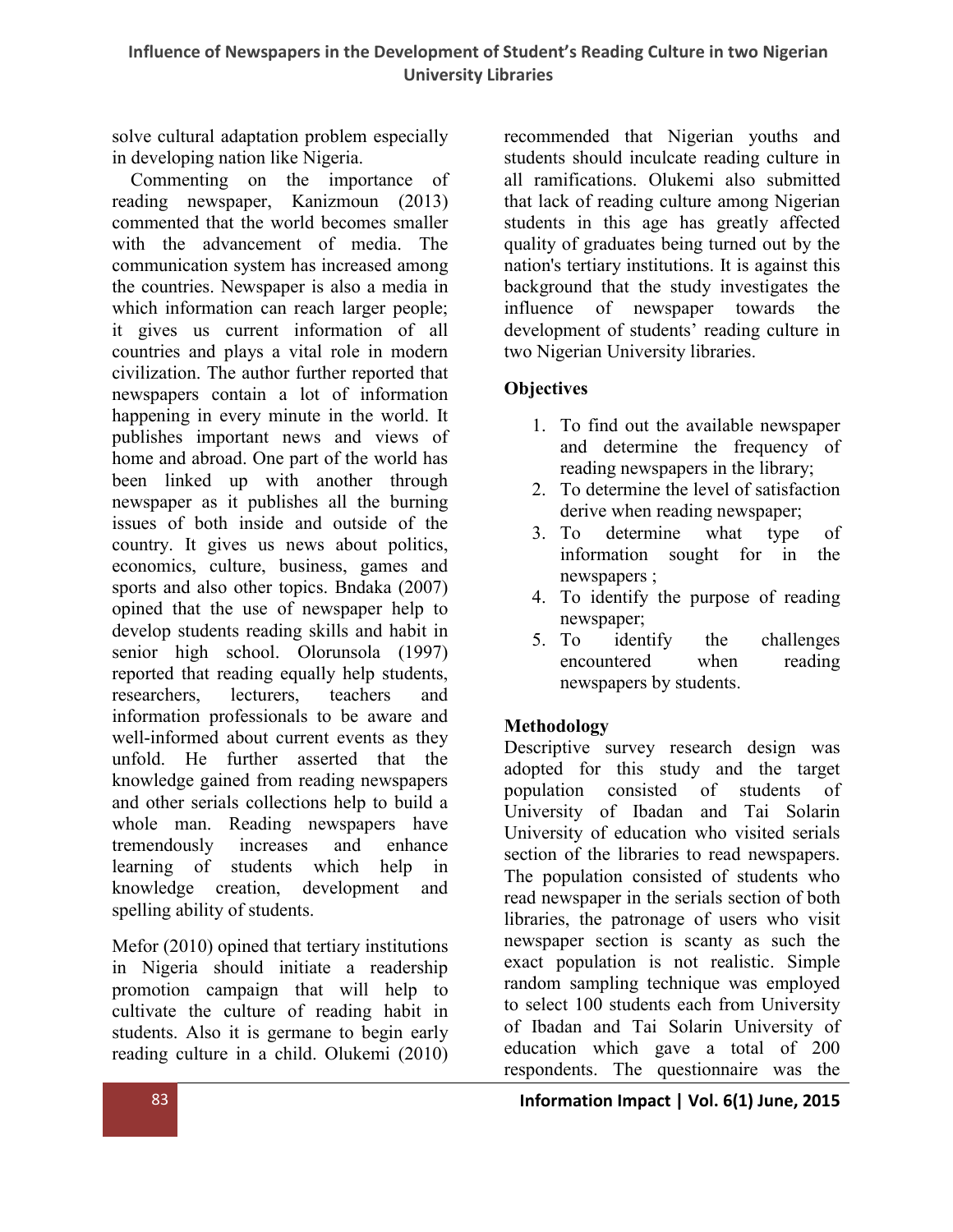major instrument used for the data collection. Data collected was analyzed using descriptive statistics such as tables, frequencies and percentages.

## Findings and Discussion

A total of 200 copies of the questionnaire were administered to respondents in University of Ibadan, Ibadan and Tai Solarin University of Education, Ijagun, Ijebu-Ode. 100 copies were administered to University of Ibadan library, out of which 83 copies were duly filled and returned giving a response rate of 83%. While all the 100 copies administered to the respondents in Tai Solarin University of Education library were duly filled and returned giving 100% response rate. Thus, the overall response rate was 91.5%.

Table 1 shows that majority of the respondents 20(24.1%) in University of Demographic Characteristics of Respondents Ibadan were in their 700 level of study while most of those in Tai Solarin University 38(38.0%) were in 400 level. The least of the respondents 1(1.2%) were in 800 level in UI and 18(18.0%) were in 100 level in TASUED. Also,  $54(65.1\%)$  of the respondents in UI and 56(56.0%) in TASUED were male while 29(34.9%) in UI and 44(44.0%) in TASUED were female. Most of the respondents 29(34.9%) in UI were above 27 years of age while majority of those in TASUED 46(46.0%) were between 22 and 24 years of age. The least respondents from both Universities were between 16 and 18 age range with  $2(2.4\%)$ and 1(1.0%)

The analyses revealed that majority of the respondents in UI were in 700 level, while most of the respondents in TASUED were in 400 level. It was also shown that male were more than female in both university **libraries** 

| Ð            |           |           | U.I           | <b>Tai Solarin</b> |               |  |  |
|--------------|-----------|-----------|---------------|--------------------|---------------|--|--|
|              | Variable  | ${\bf N}$ | $\frac{0}{0}$ | N                  | $\frac{0}{0}$ |  |  |
|              | 100       | 05        | 6.0           | 18                 | 18.0          |  |  |
| Level of     | 200       | 17        | 20.5          | 19                 | 19.0          |  |  |
| <b>Study</b> | 300       | 15        | 18.1          | 25                 | 25.0          |  |  |
|              | 400       | 14        | 16.9          | 38                 | 38.0          |  |  |
|              | 500       | 11        | 13.3          |                    |               |  |  |
|              | 700       | 20        | 24.1          |                    |               |  |  |
|              | 800       | 01        | 1.2           |                    |               |  |  |
|              |           |           |               |                    |               |  |  |
|              | Male      | 54        | 65.1          | 56                 | 56.0          |  |  |
| <b>Sex</b>   | Female    | 29        | 34.9          | 44                 | 44.0          |  |  |
|              |           |           |               |                    |               |  |  |
|              | $16 - 18$ | 02        | 02.4          | 01                 | 01.0          |  |  |
| Age          | $19 - 21$ | 13        | 15.7          | 31                 | 31.0          |  |  |
|              | 22-24     | 13        | 15.7          | 46                 | 46.0          |  |  |
|              | $25 - 27$ | 24        | 28.9          | 17                 | 17.0          |  |  |
|              | Above 27  | 29        | 34.9          | 04                 | 04.0          |  |  |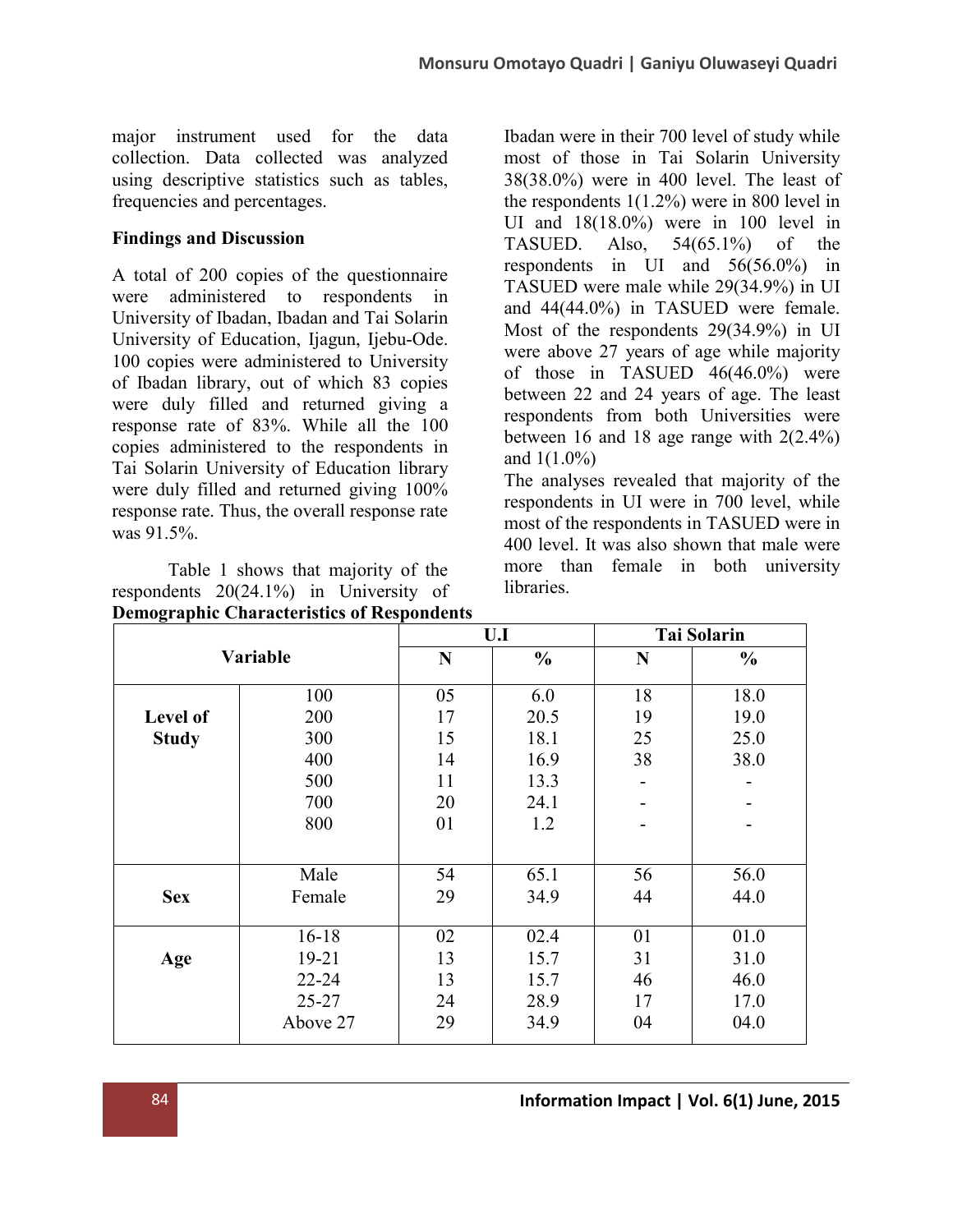#### Influence of Newspapers in the Development of Student's Reading Culture in two Nigerian University Libraries

The result in Table 2 reveal that majority of the respondents from UI 61(73.5%) indicated that Guardian newspaper was available and Punch 75(72.0%) and On-line newspapers 72(72.0%) were also available in TASUED. The least available newspaper in UI was

Financial Standard with 5(6.0%) and Compass 28(28.0%) in TASUED. The analysis also indicated that other newspapers that were available in both University libraries include Tribune, Daily Independent, and The Nation.

|                          |                  | U.I           |                         |               | <b>Tai Solarin</b> |               |                                |               |  |
|--------------------------|------------------|---------------|-------------------------|---------------|--------------------|---------------|--------------------------------|---------------|--|
| <b>Newspapers</b>        | <b>Available</b> |               | <b>Not</b><br>Available |               | Available          |               | <b>Not</b><br><b>Available</b> |               |  |
|                          | N                | $\frac{0}{0}$ | N                       | $\frac{0}{0}$ | N                  | $\frac{0}{0}$ | N                              | $\frac{0}{0}$ |  |
| The Guardian             | 61               | 73.5          | 22                      | 26.5          | 72                 | 72.0          | 28                             | 28.0          |  |
| Daily Sun                | 24               | 28.9          | 59                      | 71.1          | 57                 | 57.0          | 28                             | 28.0          |  |
| Daily Independent        | 30               | 36.1          | 53                      | 63.9          | 35                 | 35.0          | 65                             | 65.0          |  |
| Punch                    | 48               | 57.8          | 35                      | 42.2          | 75                 | 75.0          | 25                             | 25.0          |  |
| Tribune                  | 42               | 50.6          | 41                      | 49.4          | 59                 | 59.0          | 41                             | 41.0          |  |
| Compass                  | 15               | 18.1          | 68                      | 81.9          | 28                 | 28.0          | 72                             | 72.0          |  |
| The Nation               | 36               | 43.4          | 47                      | 56.6          | 53                 | 53.0          | 47                             | 47.0          |  |
| <b>Business Days</b>     | 22               | 26.5          | 61                      | 73.5          | 33                 | 33.0          | 67                             | 67.0          |  |
| financial Standard       | 05               | 06.0          | 78                      | 94.0          | 20                 | 20.0          | 80                             | 80.0          |  |
| <b>On-line Newspaper</b> | 24               | 28.9          | 59                      | 71.1          | 26                 | 26.0          | 74                             | 74.0          |  |

|  | <b>Available Newspapers in the University Libraries</b> |  |
|--|---------------------------------------------------------|--|
|  |                                                         |  |

Table 3 shows that majority of the respondents from both university libraries read newspaper on daily basis 35(42.2%) and 55(55.0%), while 33(39.8%) from UI and 24(24.0%) from TASUED read newspaper occasionally. The least respondents  $4(4.8\%)$  from UI and  $1(1.0\%)$  from TASUED read newspaper once a month while  $11(13.3%)$  and  $1(1.0%)$  never read the newspaper at all. These finding was supported by (Quadri & Abomoge, 2013) who found that students read newspapers, novel, comic, notebook, magazines on daily basis.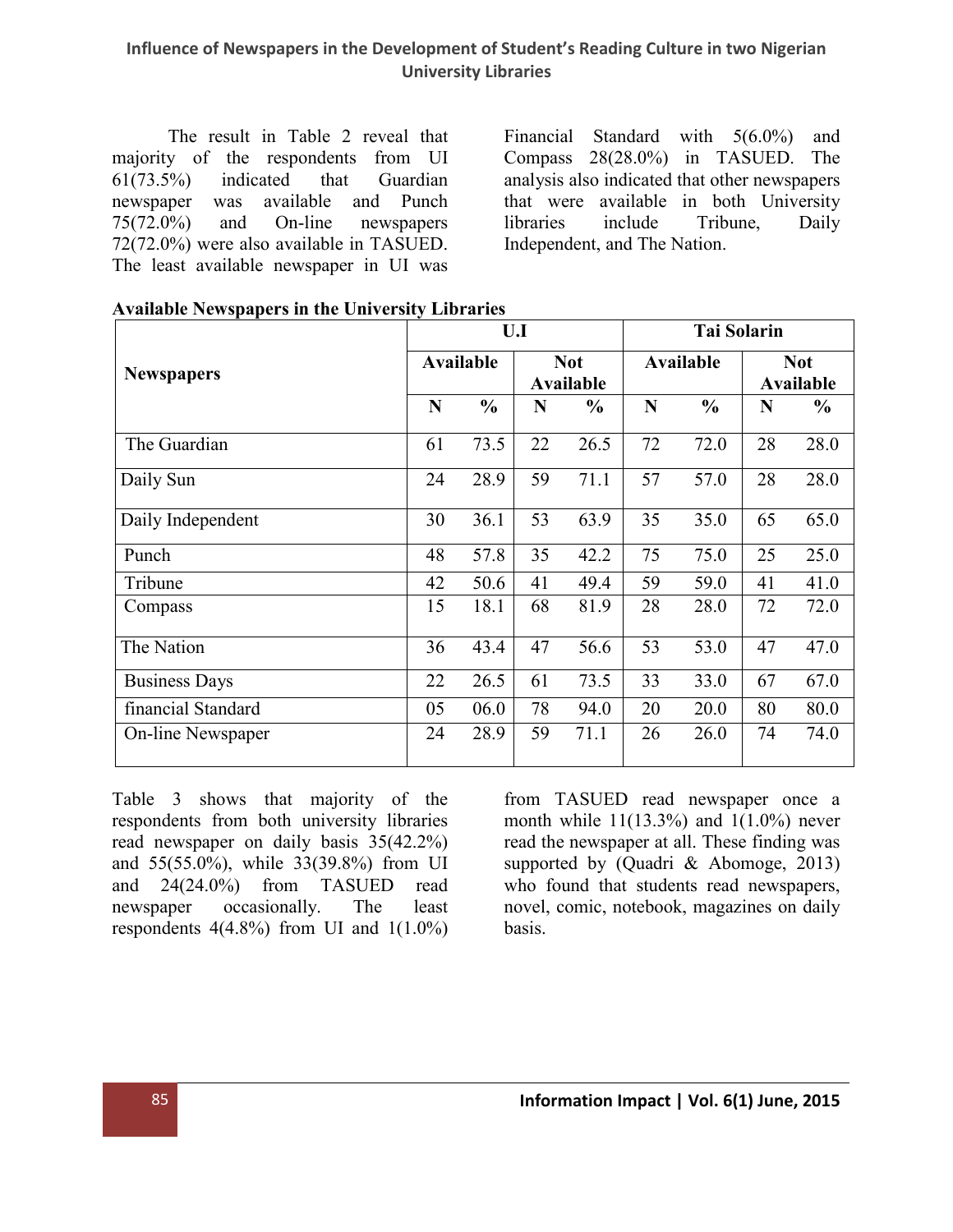| <b>Frequency of</b> |    | U.I           |    | <b>Tai Solarin</b> |
|---------------------|----|---------------|----|--------------------|
| Reading             | N  | $\frac{0}{0}$ | N  | $\frac{0}{0}$      |
| Daily               | 35 | 42.2          | 55 | 55.0               |
| Once a week         |    | 10.8          | 12 | 12.0               |
| Twice a week        | 6  | 7.2           | 12 | 12.0               |
| Once a month        |    | 4.8           |    | 1.0                |
| Occasionally        | 33 | 39.8          | 24 | 24.0               |
| Never               | 11 | 13.3          |    | 1.0                |

### Frequency of Reading Newspapers in the University Libraries

Table 4 reveal that majority of the respondents from UI 30(36.15) were very satisfied when reading Guardian newspaper, 24(28.9%) were satisfied when reading the Nation newspaper,  $17(20.5\%)$  and 16(19.3%) were less satisfied in reading Daily Sun and Daily Independent newspapers while  $2(2.4\%)$  and  $3(3.6\%)$ were not satisfied in reading On-line and Tribune newspapers at all.

Majority of the respondents in TASUED 53(53.0%) and 38(38.05) were very satisfied

in reading Punch and Tribune newspapers, 39(39.0%) and 32(32.0%) indicated that they were satisfied in reading The Guardian and the Nation newspapers, 14(14.0%) were less satisfied in reading Business Days and 16(16.0%) were not satisfied at all when reading Financial Standard. These findings is corroborated by (Benard & Dulle, 2014), who reported that 93.5% of secondary school students in Morogoro Municipality, Tanzania were not satisfied with reading newspapers/magazines in the library.

| <b>Newspapers</b> | <b>VS</b> |               | S  |               | LS |               | <b>NS</b>                |               |
|-------------------|-----------|---------------|----|---------------|----|---------------|--------------------------|---------------|
|                   | N         | $\frac{0}{0}$ | N  | $\frac{0}{0}$ | N  | $\frac{0}{0}$ | $\mathbf N$              | $\frac{6}{9}$ |
| The Guardian      | 30        | 36.1          | 28 | 33.7          | 6  | 7.2           | $\overline{\phantom{0}}$ |               |
| Daily Sun         | 9         | 10.8          | 18 | 21.7          | 17 | 20.5          | 3                        | 3.6           |
| Daily Independent | 15        | 18.1          | 9  | 10.8          | 16 | 19.3          | 3                        | 3.6           |
| Punch             | 38        | 45.8          | 23 | 27.7          | 3  | 3.6           | -                        |               |
| Tribune           | 25        | 30.1          | 22 | 26.5          | 5  | 6.0           | 3                        | 3.6           |

Level of Satisfaction in Reading Newspaper at U.I Library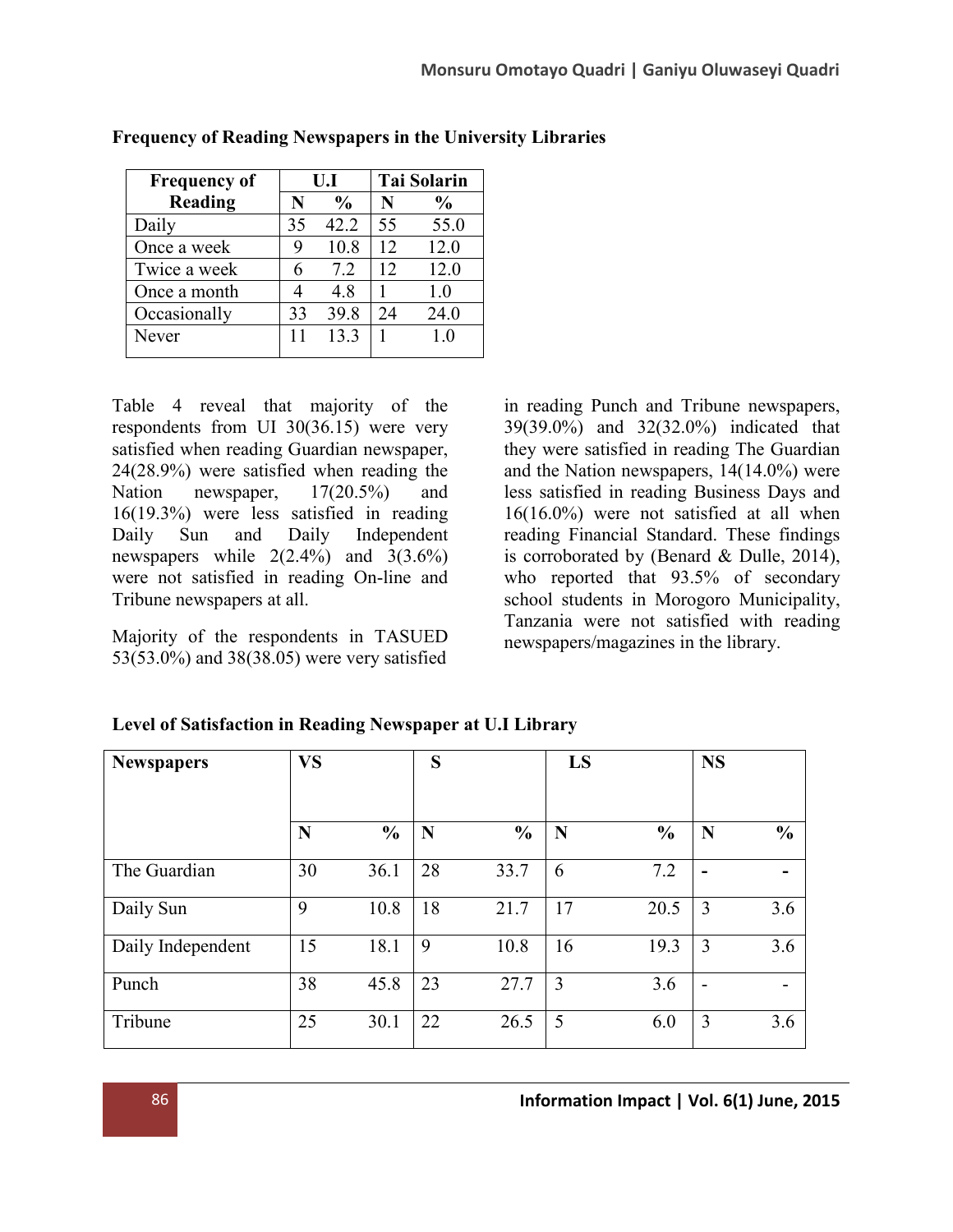#### Influence of Newspapers in the Development of Student's Reading Culture in two Nigerian University Libraries

| Compass                   | 8  | 9.6  | 13 | 15.7 | 12 | 14.5 | O | 7.2 |
|---------------------------|----|------|----|------|----|------|---|-----|
| The Nation                | 20 | 24.1 | 24 | 28.9 | 9  | 10.8 | - | -   |
| <b>Business Days</b>      | 8  | 9.6  | 12 | 14.5 | 14 | 16.9 | 4 | 4.8 |
| <b>Financial Standard</b> | 6  | 7.2  | 6  | 7.2  | 13 | 15.7 |   | 8.4 |
| On-line Newspaper         | 17 | 20.5 | 15 | 18.1 | 8  | 9.6  | ∍ | 2.4 |

#### Level of Satisfaction in Reading Newspaper at Tai Solarin Library

| <b>Newspapers</b>         |                | <b>VS</b>     |    | S             |                | LS            |                          | <b>NS</b>     |
|---------------------------|----------------|---------------|----|---------------|----------------|---------------|--------------------------|---------------|
|                           | N              | $\frac{0}{0}$ | N  | $\frac{0}{0}$ | N              | $\frac{0}{0}$ | N                        | $\frac{0}{0}$ |
| The Guardian              | 32             | 32.0          | 39 | 39.0          | $\overline{7}$ | 7.0           | 3                        | 3.0           |
| Daily Sun                 | 16             | 16.0          | 31 | 31.0          | 18             | 18.0          | $\overline{3}$           | 3.0           |
| Daily Independent         | 11             | 11.0          | 23 | 23.0          | 25             | 25.0          | 6                        | 6.0           |
| Punch                     | 53             | 53.0          | 26 | 26.0          | $\overline{4}$ | 4.0           | $\overline{3}$           | 3.0           |
| Tribune                   | 38             | 38.0          | 27 | 27.0          | $\overline{4}$ | 4.0           | 5                        | 5.0           |
| Compass                   | $\overline{7}$ | 7.0           | 26 | 26.0          | 14             | 14.0          | $\overline{7}$           | 7.0           |
| The Nation                | 18             | 18.0          | 32 | 32.0          | 13             | 13.0          | $\overline{\phantom{0}}$ |               |
| <b>Business Days</b>      | 9              | 9.0           | 15 | 15.0          | 20             | 20.0          | 10                       | 10.0          |
| <b>Financial Standard</b> | 8              | 8.0           | 15 | 15.0          | 9              | 9.0           | 16                       | 16.0          |
| On-line Newspaper         | 32             | 32.0          | 17 | 17.0          | 6              | 6.0           | 5                        | 5.0           |

Table 5 shows that most of the respondents 66(79.5) from UI sought for information on Academics while the least respondents 14(16.7%) sought for information on Nutrition. Majority of the respondents 75(75.0%) also sought for information on

Academics in TASUED while the least respondents 16(16.0%) sought for information on Recreation. Other information sought for by respondents in both university libraries as indicated in the table include Education, Politic, Health,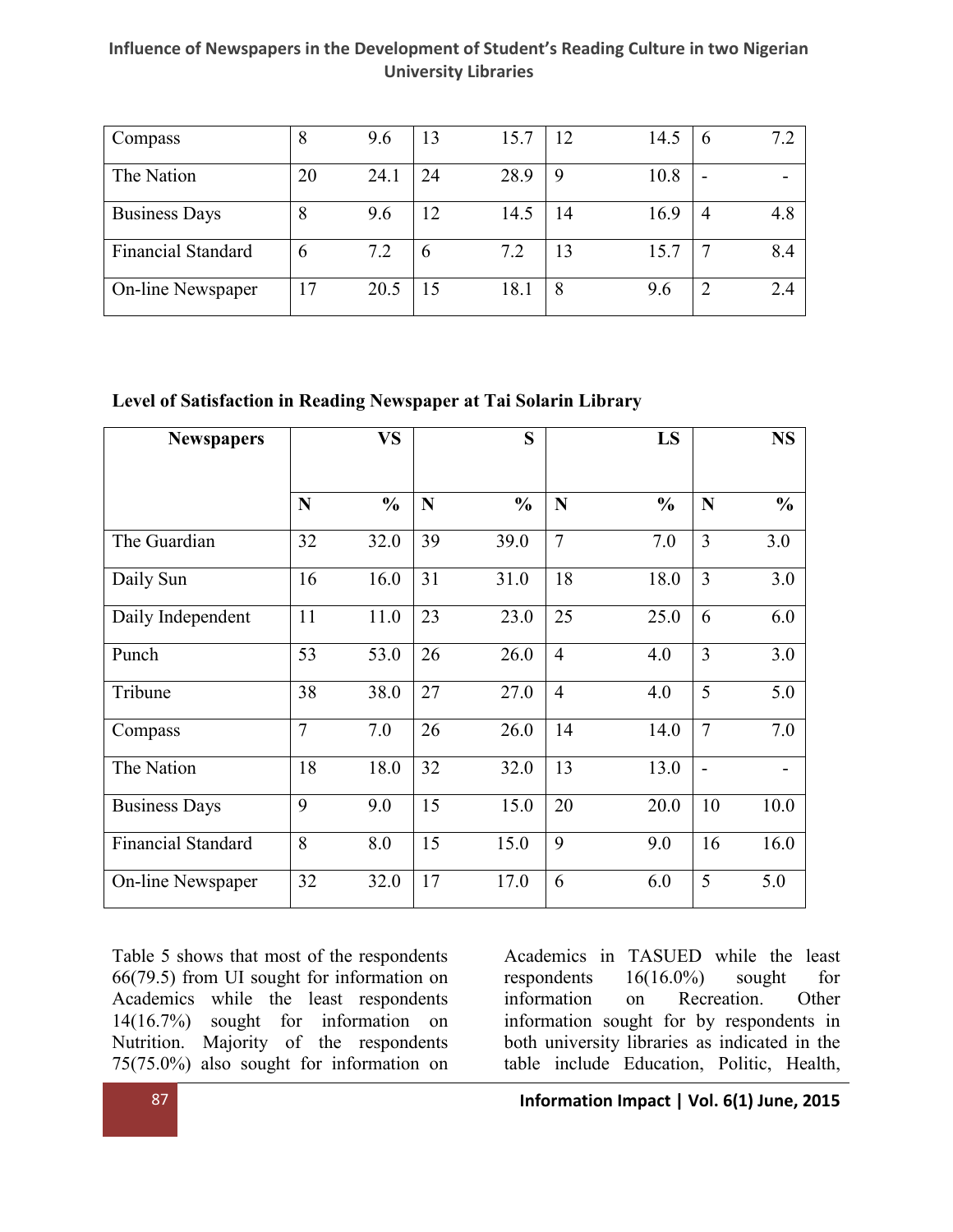Sport and Entertainment etc. These findings was supported by (Bankole & Babalola, 2012), who found that information sought for by the students of Olabisi Onabanjo University in reading newspaper include

information on politics/governments, sporting events, entertainments, health matters, world affairs and their academic work.

| <b>Information Sought for</b> | UI |               | <b>Tai Solarin</b> |               |
|-------------------------------|----|---------------|--------------------|---------------|
|                               | N  | $\frac{0}{0}$ | N                  | $\frac{0}{0}$ |
| Recreation                    | 21 | 25            | 16                 | 16.0          |
| Academic                      | 66 | 79.5          | 75                 | 75.0          |
| Health                        | 31 | 37.3          | 30                 | 30.0          |
| Nutritional                   | 14 | 16.7          | 17                 | 17.0          |
| Entertainment                 | 21 | 25.3          | 28                 | 28.0          |
| Sport                         | 23 | 27.7          | 24                 | 24.0          |
| <b>Public Affairs</b>         | 24 | 28.9          | 42                 | 42.0          |
| Politics                      | 36 | 43.4          | 38                 | 38.0          |
| Education                     | 47 | 56.6          | 48                 | 48.0          |
| Advertisement                 | 29 | 34.9          | 22                 | 22.0          |

### Information Sought for by Students in the University Libraries

Table 5 indicated that majority of the respondents 42(50.6%) and 52(52.0%) from both university libraries read the newspaper for the purpose of Relaxation while 35(42.2%) and 28(28.0%) respondents from both libraries read for the purpose of Research/Project. The least respondents  $7(8.45\%)$  and  $4(4.0\%)$  from the libraries

indicated that they read for the purpose of Seminar. This corresponds with (Bankole & Babalola, 2012) study who reported students read for the purpose of recreation or respite to remove stress when they feel bored. The author's also affirmed that students also read for the purpose of entertainment, socialization and public affairs.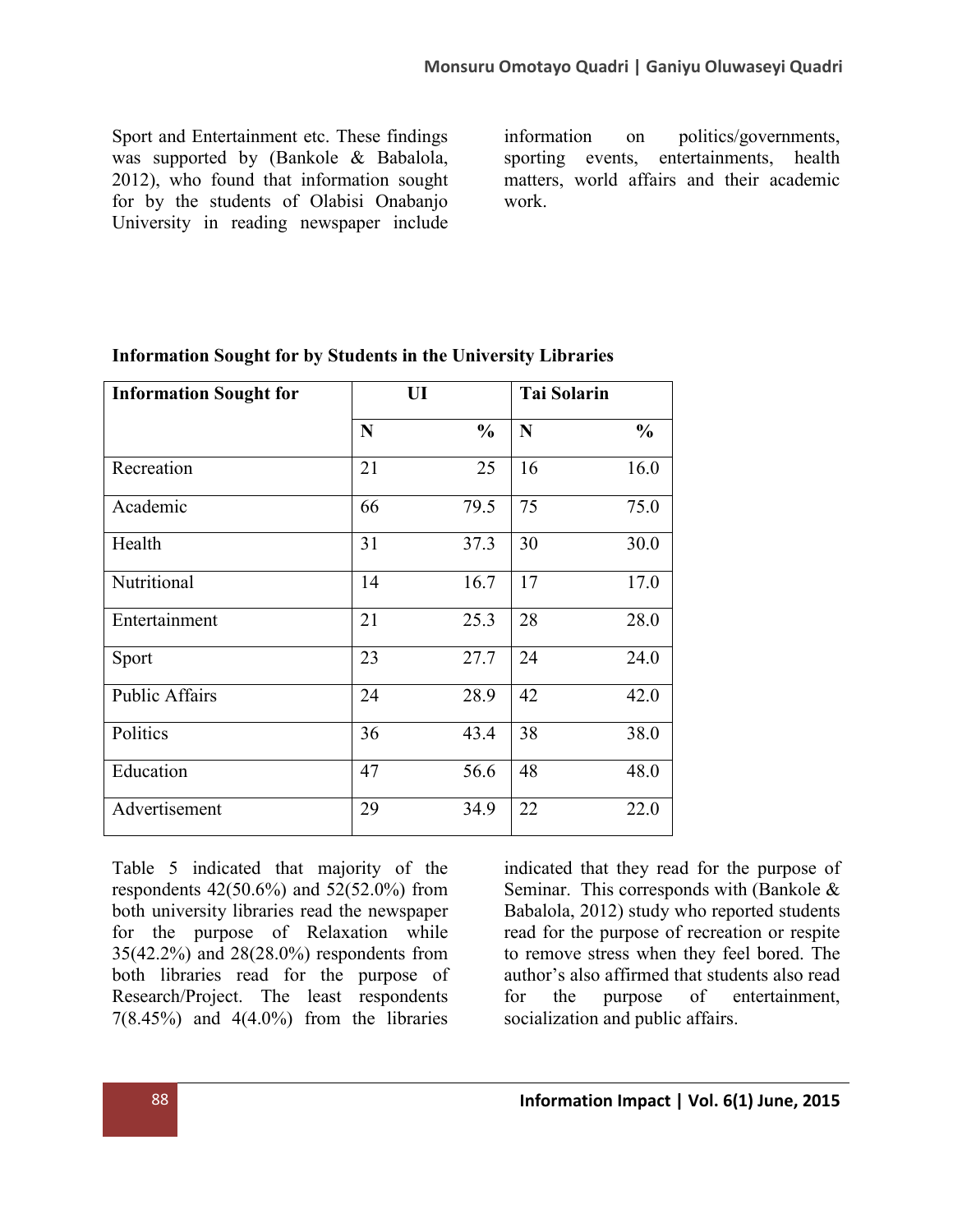#### Influence of Newspapers in the Development of Student's Reading Culture in two Nigerian University Libraries

| <b>Purpose</b>   |    | UI            |    | <b>Tai Solarin</b> |
|------------------|----|---------------|----|--------------------|
|                  | N  | $\frac{0}{0}$ | N  | $\frac{0}{0}$      |
| Assignment       | 14 | 16.9          | 20 | 20.0               |
| Research/Project | 35 | 42.2          | 28 | 28.0               |
| Relaxation       | 42 | 50.6          | 52 | 52.0               |
| Seminar          |    | 8.4           |    | 4.0                |
| Class work       |    | 8.4           | 7  | 7.0                |

#### Purpose of Reading the Newspaper

Table 7 revealed that there were various benefits of reading the newspaper to the library users in the university libraries. However, the table indicated that majority of the respondents 62(74.7%) from UI and 64(64.0%) from TASUED agreed that they benefited from access to political information and 61(73.5%) from UI and 82(82.0%) from TASUED also benefited from information on education when reading newspapers, while 23(27.7%) respondents from UI and 32(32.0%) from TASUED

agreed that stock market was the least benefit information gained when reading newspapers in the university libraries. Other benefits gained in reading newspapers as indicated by the respondents include access to sport and recreational, advertisements, foreign news and entertainment news. This finding was supported by (Babalola, 2002) who found that benefit of reading newspaper include promotes critical thinking, retention of information, problem solving and the querying of information source.

|                                    |    | $\mathbf{H}$  |    | <b>Tai Solarin</b> |
|------------------------------------|----|---------------|----|--------------------|
| <b>Benefit</b>                     | N  | $\frac{0}{0}$ | N  | $\frac{0}{0}$      |
| Access to political information    | 62 | 74.7          | 64 | 64.0               |
| Access to information on education | 61 | 73.5          | 82 | 82.0               |
| Access to sport and recreational   | 40 | 48.2          | 46 | 46.0               |
| information                        |    |               |    |                    |
| Advertisement                      | 41 | 49.4          | 37 | 37.0               |
| Foreign news                       | 41 | 41.4          | 53 | 53.0               |
| Entertainment                      | 52 | 62.7          | 45 | 45.0               |
| Stock market                       | 23 | 27.7          | 32 | 32.0               |

#### Benefit of Reading Newspaper to Library users in both University Libraries

Table 6 shows that majority of the respondents in UI 37(44.6%) and TASUED 23(23.0%) was faced with the problem of lack of personnel to attend to library users

and obsolesce newspaper. Also, the problem of costly to access and use were faced by the respondents from both UI 18(21.6%) and 13(13.0%) from TASUED, while 75(37.5%)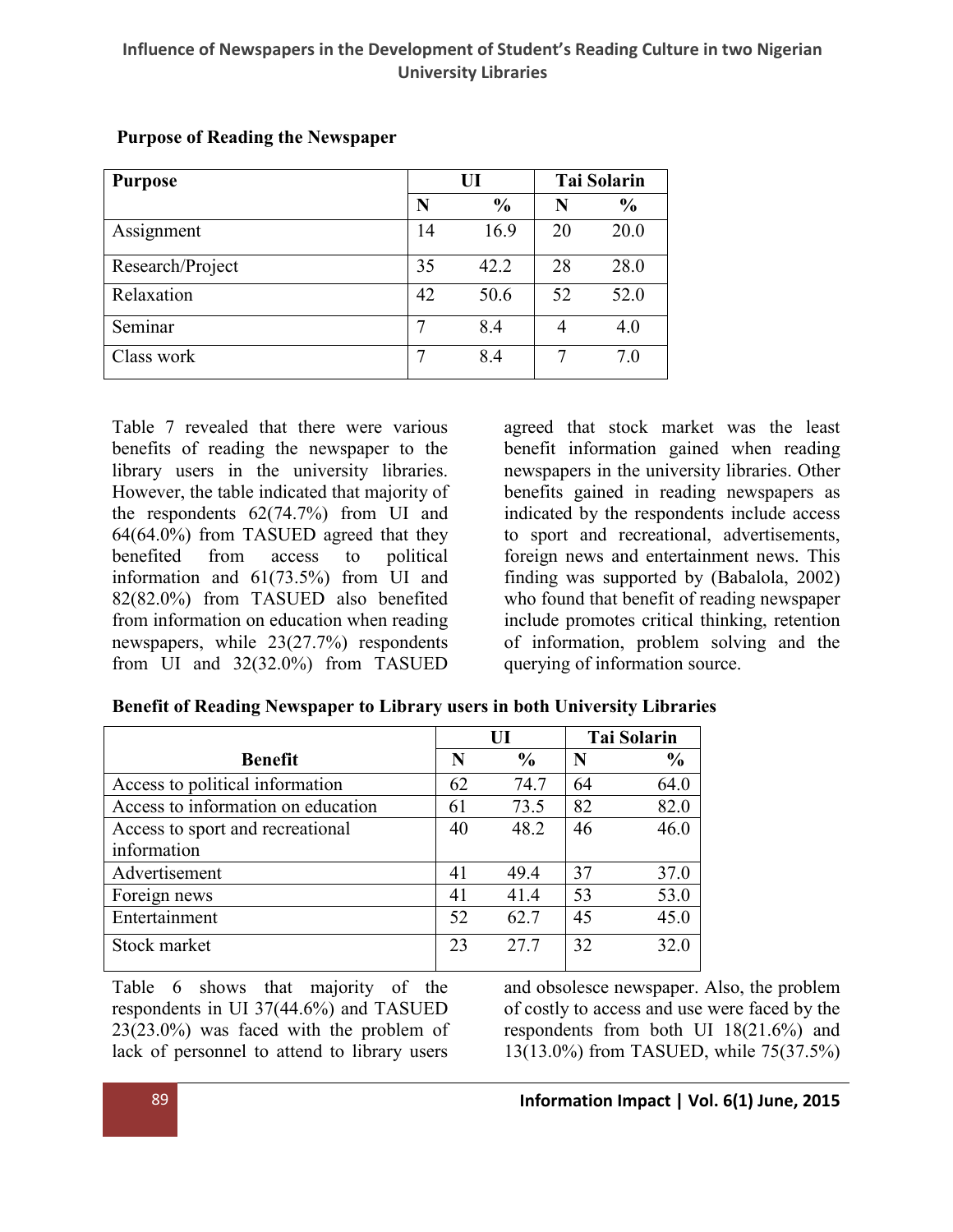and 58(58.0%) respondents from UI and TASUED disagreed with irrelevance of the newspapers to the need of the users and lack of current information from UI 39(47.0%) and TASUED 59(59.0%) respectively. This

findings corroborated with (Benard & Dulle, 2014) who found that lack of reading materials and lack of information professional/librarians to process reading materials.

| <b>Challenges</b>                                        |    | UI            |    |                 |       | <b>Tai Solarin</b> |                 |               |  |  |
|----------------------------------------------------------|----|---------------|----|-----------------|-------|--------------------|-----------------|---------------|--|--|
|                                                          |    | Agree         |    | <b>Disagree</b> | Agree |                    | <b>Disagree</b> |               |  |  |
|                                                          | N  | $\frac{0}{0}$ | N  | $\frac{6}{6}$   | N     | $\frac{6}{6}$      | N               | $\frac{0}{0}$ |  |  |
| lack of personnel to attend to library users             | 37 | 44.6          | 31 | 37.4            | 24    | 24.0               | 54              | 54.0          |  |  |
| Obsolesce newspaper                                      | 27 | 32.5          | 36 | 43.4            | 23    | 23.0               | 52              | 52.0          |  |  |
| Lack of current information                              | 29 | 35.5          | 39 | 47.0            | 20    | 20.0               | 59              | 59.0          |  |  |
| Irrelevance of the newspaper to the need<br>of the users | 23 | 27.7          | 75 | 37.5            | 16    | 16.0               | 58              | 58.0          |  |  |
| Inaccessibility of the newspapers to the<br>user         | 33 | 39.8          | 34 | 41.0            | 23    | 23.0               | 54              | 54.0          |  |  |
| Costly to access and use                                 | 18 | 21.6          | 44 | 53.0            | 13    | 13.0               | 63              | 63.0          |  |  |

Challenges Encountered when Reading Newspaper in the Library

#### **Conclusion**

Newspapers contains vital information needed by the students to update them of what is happening in their country and other countries of the world as well as broaden their knowledge in their academic pursuit. It can be deduced from the study that students from both university libraries read newspapers to sought and obtain information on academic, nutritional, education, politics and sport. More so, users need are met when they are satisfied with the information they are searching for, this study claim that students were very satisfied when reading guardian, punch and tribune newspapers, while the least students from both universities submitted they are not satisfied at all with on-line newspaper and financial standard.

The study also concluded that majority of the students from both libraries read

newspapers on daily basis while the least respondents read the newspaper once a month, some of them indicated that they never read newspaper at all. There are numerous benefits derived when reading newspaper, some of which are access to political information, information on education and entertainment as indicated by the students from both libraries.

People search and read information for different purposes, the students affirmed that they read newspapers for the purpose of relaxation, research/project and assignments. There were a lot of challenges militating to reading newspapers as opined by the students in both libraries, these include lack

of personnel to attend to library users, obsolesce newspaper, costly to access and use were some of the challenges faced by students.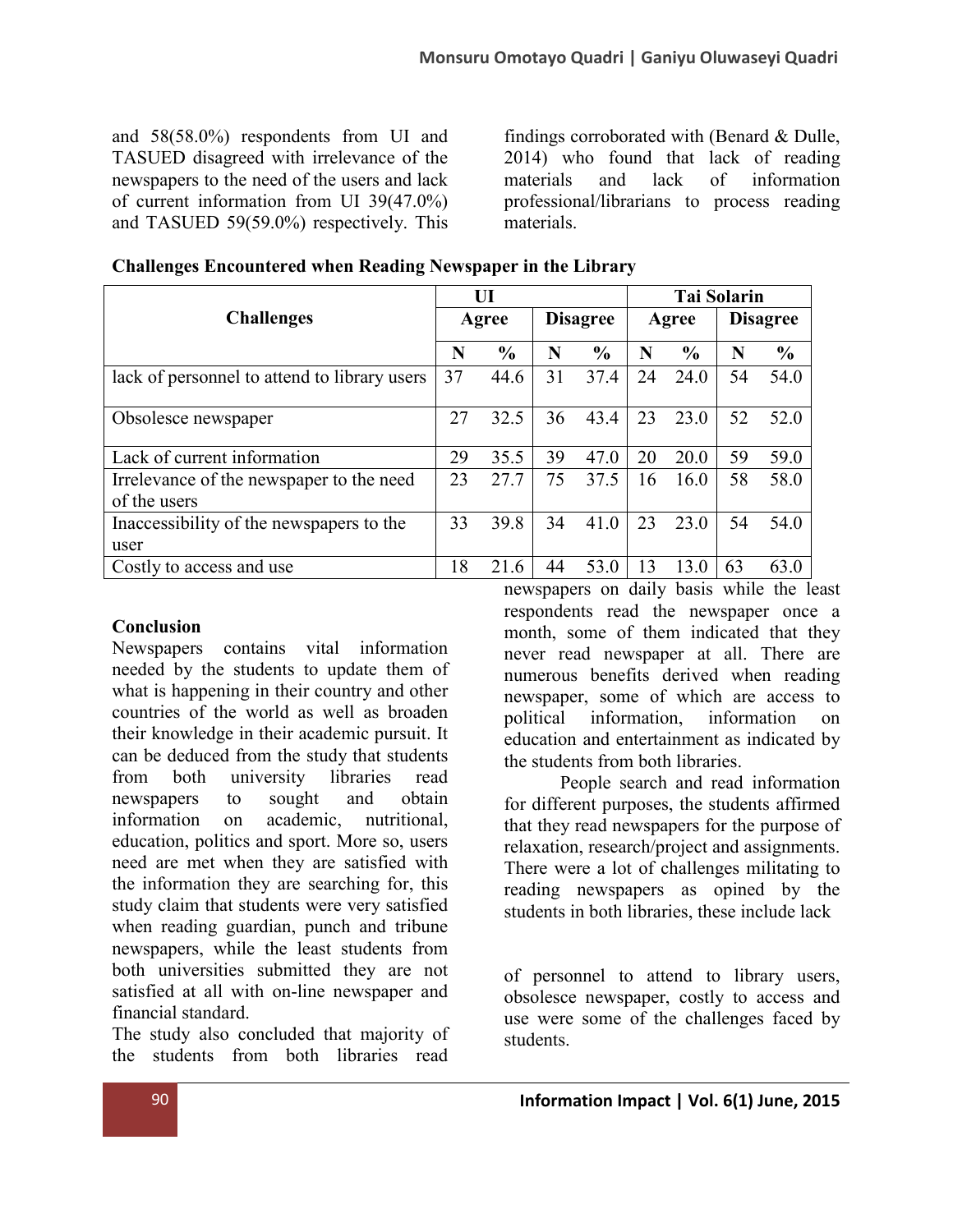# Recommendations

- 1. Newspapers should be available at little or no cost to its users;
- 2. Fund should be made available to purchase newspaper that will interest the library users;
- 3. Personnel/staff should be employed to the newspaper section of the library so as to attend to the users;
- 4. Students should be sensitized to use the newspaper section in the library.

# References.

- Babalola, E. A. (2002). Newspapers as instruments for building literate communities: The Nigerian experience. *Nordic Journal of African Studies* 11(3), 403-410.
- Banard, R & Dulle, F. (2014). Assessment of Access and Use of School Library Information Resources by Secondary Schools Students in Morogoro Municipality, Tanzania*. Library Philosophy and Practice (e-journal).* Paper 1107. Available at http://digitalcommons.unl.edu/libphylp [rac/1107.](http://digitalcommons.unl.edu/libphylprac/1107)
- Bankole, O. M & Oludayo, B. S. (2012). [Internet Use among Undergraduate](http://digitalcommons.unl.edu/libphylprac/1107)  Students of Olabisi Onabanjo University, Ago Iwoye, Nigeria. *Library Philosophy and Practice (ejournal).* Paper 812. Available at http://digitalcommons.unl.edu/libphilp [rac/812.](http://digitalcommons.unl.edu/libphilprac/812)
- Bnd[aka, E. \(2007\). Using newspaper articles](http://digitalcommons.unl.edu/libphilprac/812)  to develop students' Reading skills in senior high school. *The Reading Matrix,* 7(1).
- Braunger, J. & Lewis, O. (2006). Building a knowledge base in reading Network de: International Reading Association.
- Fatimayin, F. F. (2012). Effects of environmental factors on students' reading habit in Yagba east local government area of Kogi State. *Universal Journal of Education and General Studies,* Vol. 1(6), pp. 153- 157. Available online http://www.universalresearchjournals. [org/ujegs](http://www.universalresearchjournals.org/ujegs)
- Fatimayin, F. F & Lawal, A (2010). [Techniques Used in Teaching Difficult](http://www.universalresearchjournals.org/ujegs)  Vocabulary in English Reading Passages by Senior Secondary School Teachers in Lokoja, Nigeria. In D.D. Kuupole and I.Bariki (eds). Applied Social Dimensions of Language Use and Teaching in West Africa. Pp. 260- 266
- Gbadamosi, T. (2007). "Library Reading Culture and Students' Academic Performance in Secondary Schools in Oyo State" *Middle Belt Journal of Library and Information Science*, 7(2), pp 42-58.
- Kanizmoum (2013). The Importance of Reading Newspaper. *Study Mode.com*. Retrieved 01, 2013, from http://www.studymode.com/essays/Th [e-Importance-Of-Reading-Newspaper-](http://www.studymode.com/essays/The-Importance-Of-Reading-Newspaper-1354590.html)[1354590.html](http://www.studymode.com/essays/The-Importance-Of-Reading-Newspaper-1354590.html)
- Kim, J. Y. & Anderson, T. (2011). Reading across the curriculum: A framework for improving the reading abilities and habits of college students. *Journal of College Literacy and Learning, 37,* 29- 40.
- Kim, J. Y., & Anderson, T. (2011). Reading across the curriculum: A framework for improving the reading abilities and habits of college students. *Journal of College Literacy and Learning, 37,* 29- 40.